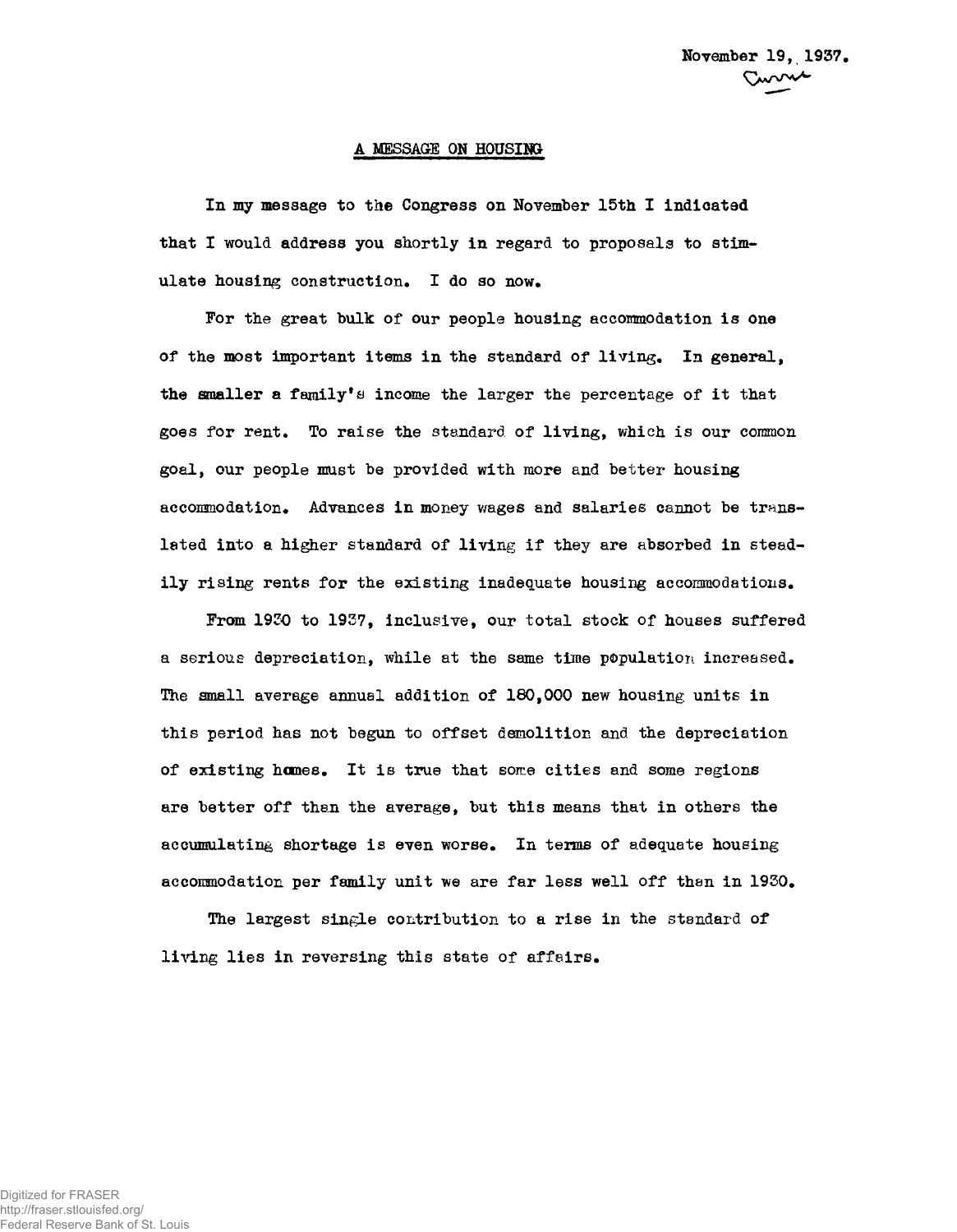Building statisticians inform me that in the next five years some 4 million housing units, or an average of 800,000 a year, should be built to make up for the accumulated shortage, to offset demolition, and to meet the normal growth in families. In other words, we could build during the next five years 4 million units, which at an average cost of \$4,500 would amount to \$18 billion, without creating a surplus of housing accommodation, and hence without impairing the value of existing properties.

This potential demand, if released, would give continuous employment to all the workers at present in the building field and to many additional; it would tax the capacity of the materials and equipment producers; it would ensure the continuance of recovery and the maintenance of prosperity for a long period; and it would make possible a marked rise in the standard of living of the American people.

The potential demand will materialize only on one condition. The cost of acquiring a new home must be reduced and the profitability of building for the purpose of renting must be increased. In short, building costs and carrying costs must be lowered; it must become profitable to build.

The responsibility and the opportunity rests on the building industry. The Government has done much already, and I urge that it do more at this time, to facilitate building. The building

-2-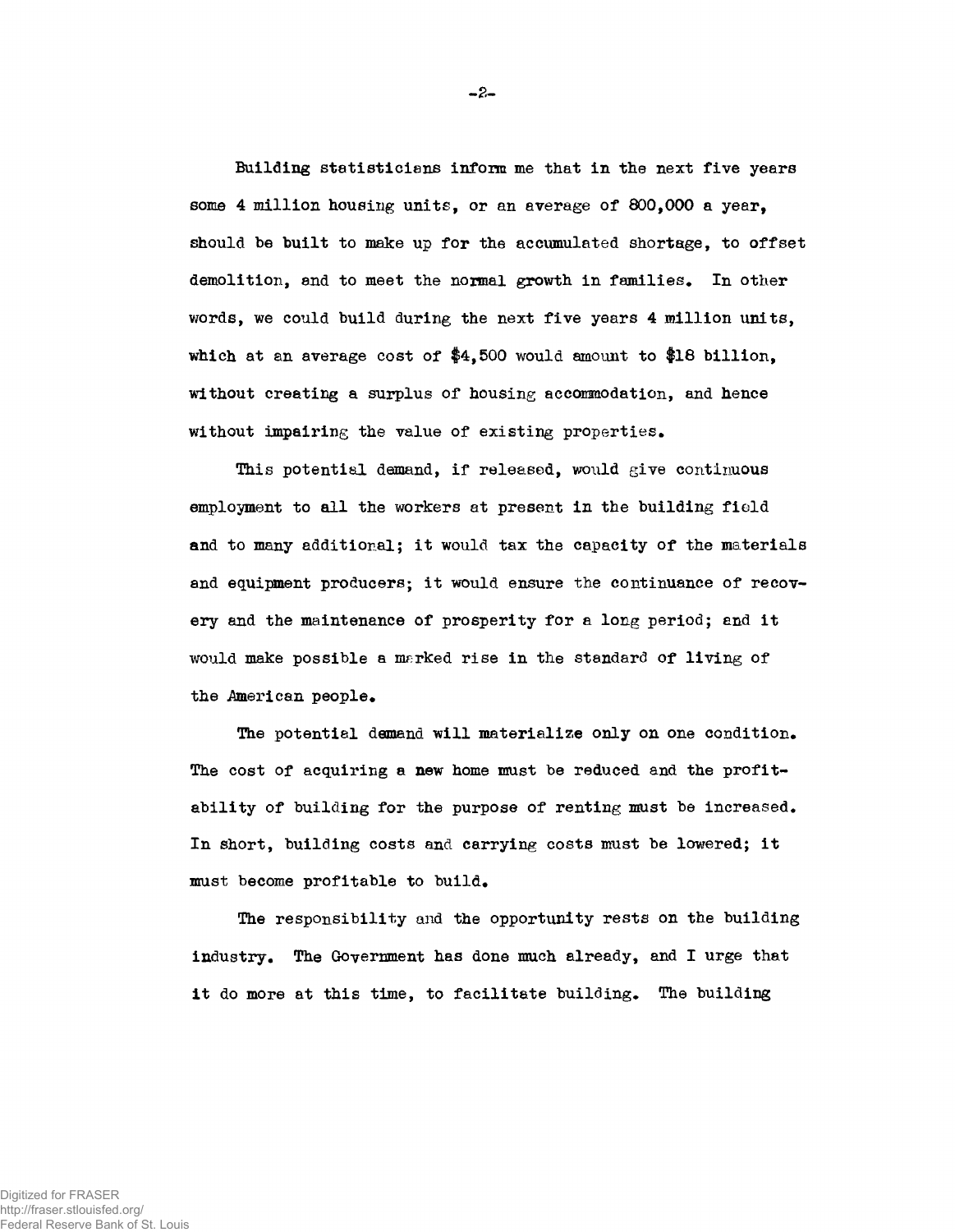industry itself, however, mast recognize its responsibility for the disappointing record in recent years and especially this year, and must seize the present opportunity to release the enormous potential demand that waits on reduction in building costs. Governmental assistance to municipal housing made available at the last session of the Congress will provide for but a fractional part of the total housing need for those in the lowest income groups.

The legislative proposals I am suggesting at this time are designed to evoke the decentralized and simultaneous activity of hundreds of thousands of private individuals and will depend for their effectiveness on the cooperation of all the elements in the building industry -- on the workers, on the operators and contractors, on the material end equipment producers and dealers, and on the lenders.

For the industry to seize this opportunity and at the same time discharge its public responsibility, it must, in the characteristically American way, aim at profitable operations through large volume at low unit costs. The difficulties of the building industry up to now have centered around high unit costs, small volume and low annual returns over a period of years.

Let me make it perfectly clear that I am not expecting any group to make a sacrifice. I am merely asking all groups in the

-3-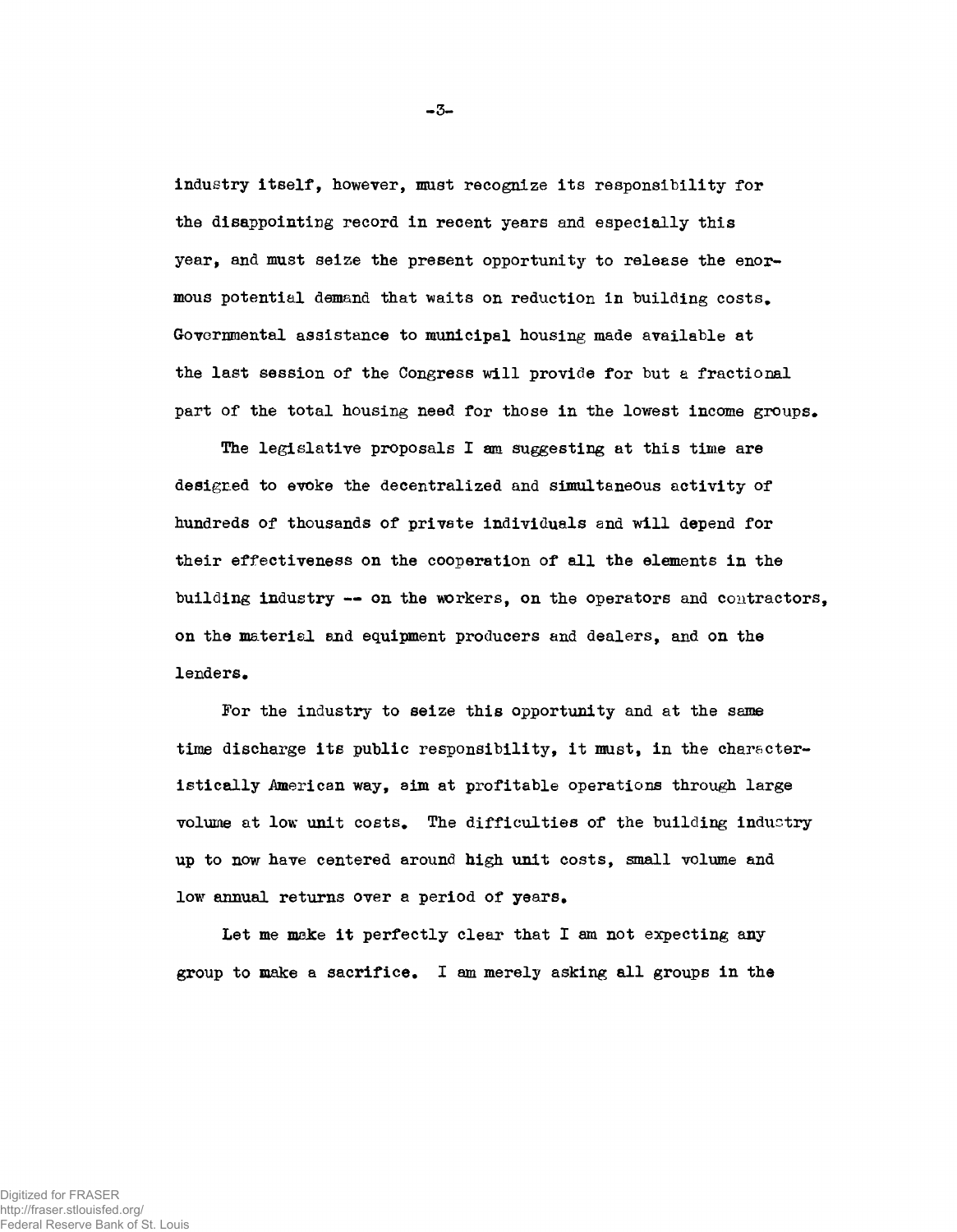building industry to adopt the industrial formula of large volume at low-unit costs which has worked with such marked success in other industries. We have always regarded mass production at low cost as the key to industrial prosperity and a high standard of living.

To set the stage for a building revival of large dimensions in the coming building season. I urge that the Congress adopt at this time measures to facilitate the financing of every type of dwelling, whether built for ownership or for rent, and ranging from the very smallest of individual properties to the very largest multiple dwellings. This should be done by utilising the existing machinery and accumulated experience of the Federal Housing Adminstration.

For low-cost new homes appraised at \$6,000 or less I suggest that the Federal Housing Administrator be empowered to insure loans up to 90 percent. I also suggest for this type of new building that the present one-half of one percent annual insurance premium on the face value of the mortgage, which amounts to a rate of threefourths of one percent to the borrower, be reduced to one-fourth of one percent on the outstanding balance. Low-cost homes have proved to be the best risk in the whole housing field.

For new homes costing more than \$6,000 I suggest that the insurance premium be reduced to a maximum of one-half of one percent on

-4-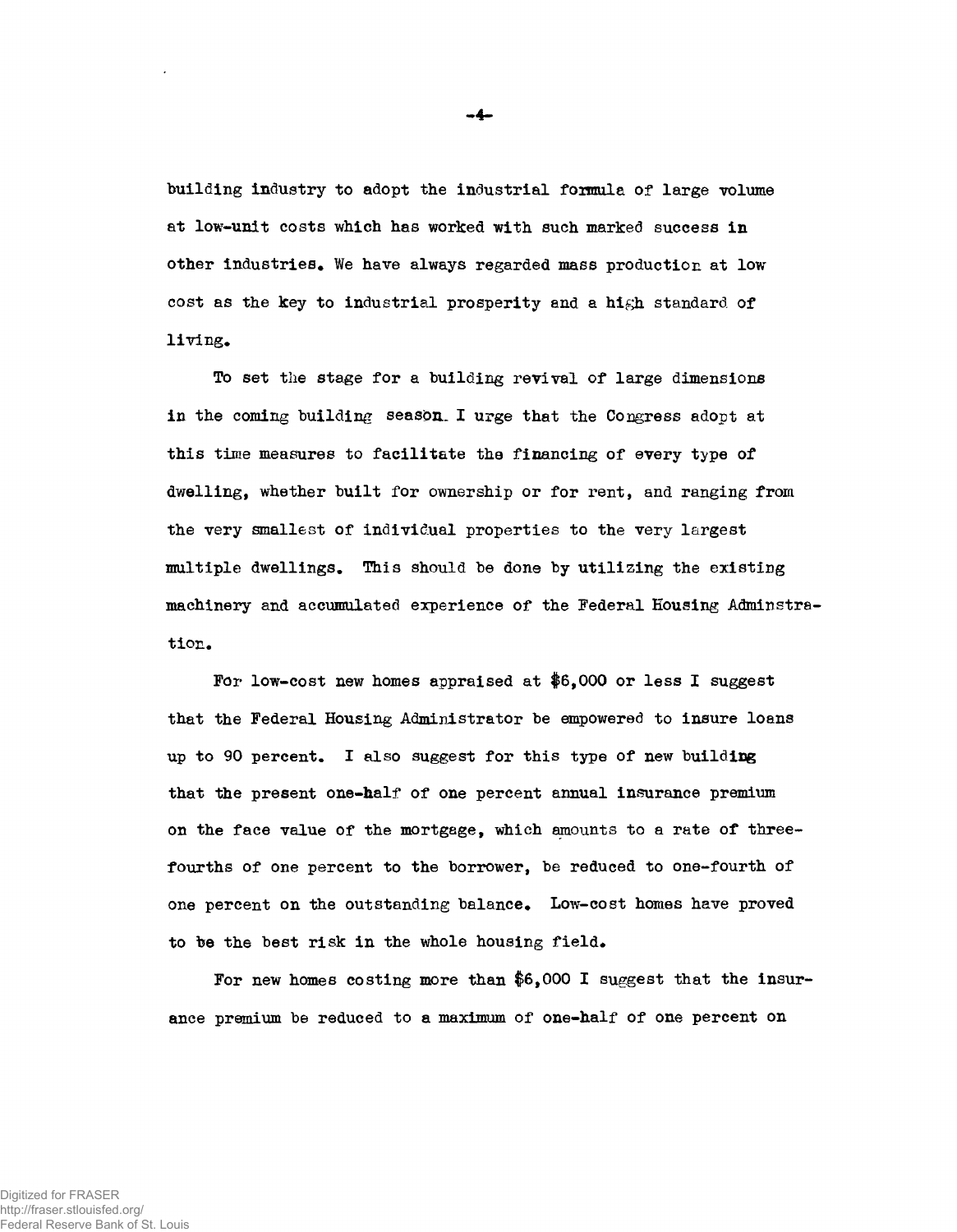the outstanding balance when the ratio of the loan to the propertyvalue is 80 percent, with lower rates of premiums for lower ratios.

In order to meet the requirements of that large portion of city dwellers who live in low-rent apartment houses, I suggest that the benefits of insurance be extended to mortgages on apartments up to  $$200,000$  but not exceeding  $$1,000$  per room. On the same basis, the insurance privilege should be extended to blanket mortgages up to \$200,000 covering newly constructed groups of houses built to rent.

For large multiple dwelling units with a moderate scale of rentals the character and success of the properties already constructed and in operation make it evident that the limited dividend mechanism is susceptible of much more extensive development. It is in this type of housing that the largest savings in building costs are possible.

The chief retarding element up to now in the limited dividend housing program has been the difficulty of arranging for the large individual mortgages required. To meet this difficulty I urge that the Federal Housing Administration be empowered to organize a national mortgage association, with a capital of \$25 million, subscribed by the Reconstruction Finance Corporation, and with authority to issue up to \$500 million of debentures to the public\* This association,

-5-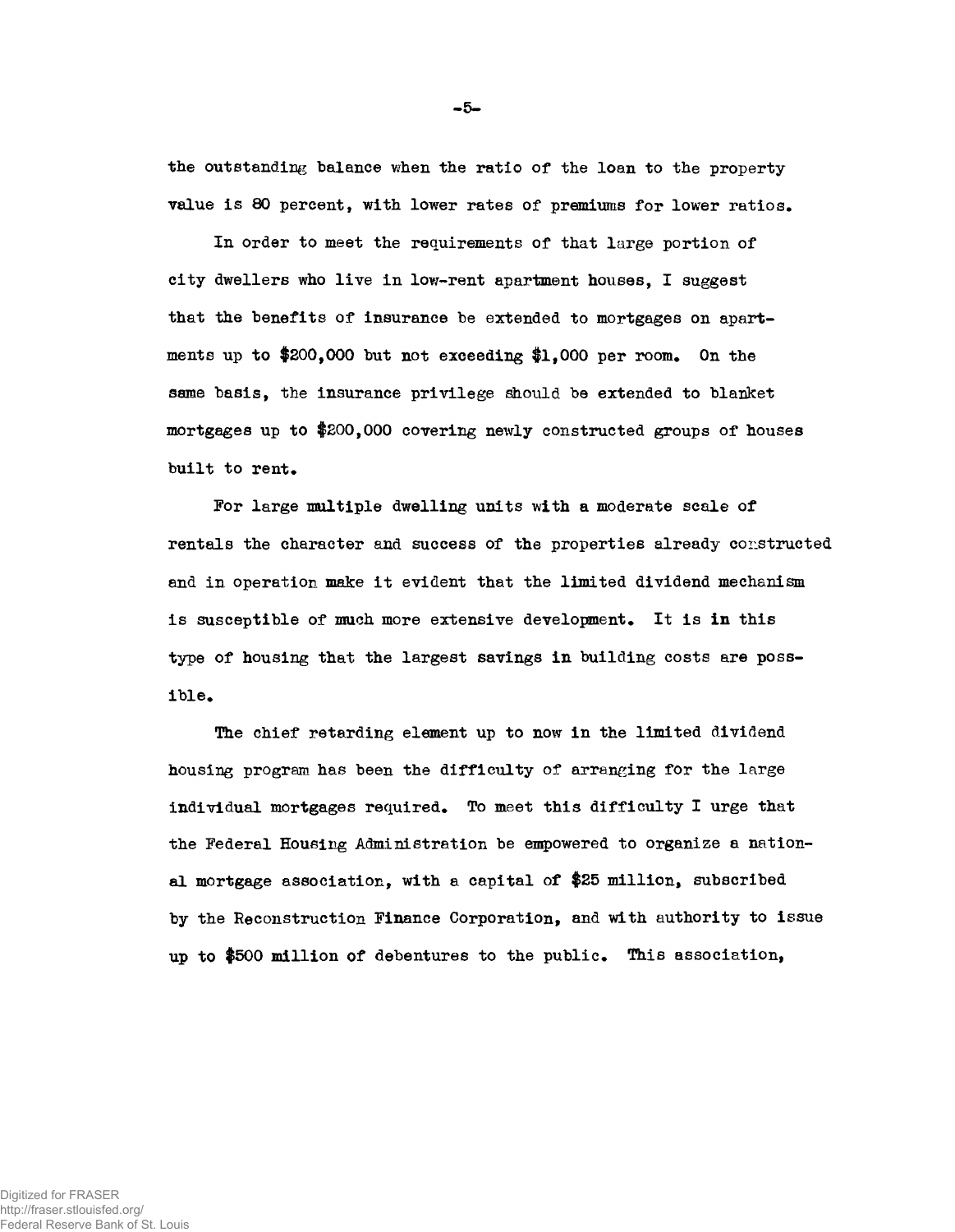together with others that may be organized with private capital, should be authorized to make loans directly to limited dividend companies. Through this channel private funds will be enabled to flow into private construction. Because of the very large individual mortgages necessary in this type of development, financing through national mortgage associations would not compete with banks, building and loan associations, and individuals but would, rather, afford these latter groups a safe outlet for idle funds.

In addition to the measures I have just suggested, the wording of the present statute relating to limited dividend housing developments should be clarified and ambiguities removed.

In summary, I propose that the Government take the initiative in bringing about a reduction in carrying costs; in bringing about a reduction in the initial down payment for low-cost houses; and in facilitating in various ways the construction of multiple dwelling units to rent. I urge, in particular, that changes be made by statute and administrative regulations that will make it possible for the financing costs on low-cost homes to be reduced by 20 percent which, with a reduction in the down payment, will work out as the equivalent of a reduction in actual construction costs of nearly 10 percent.

-6-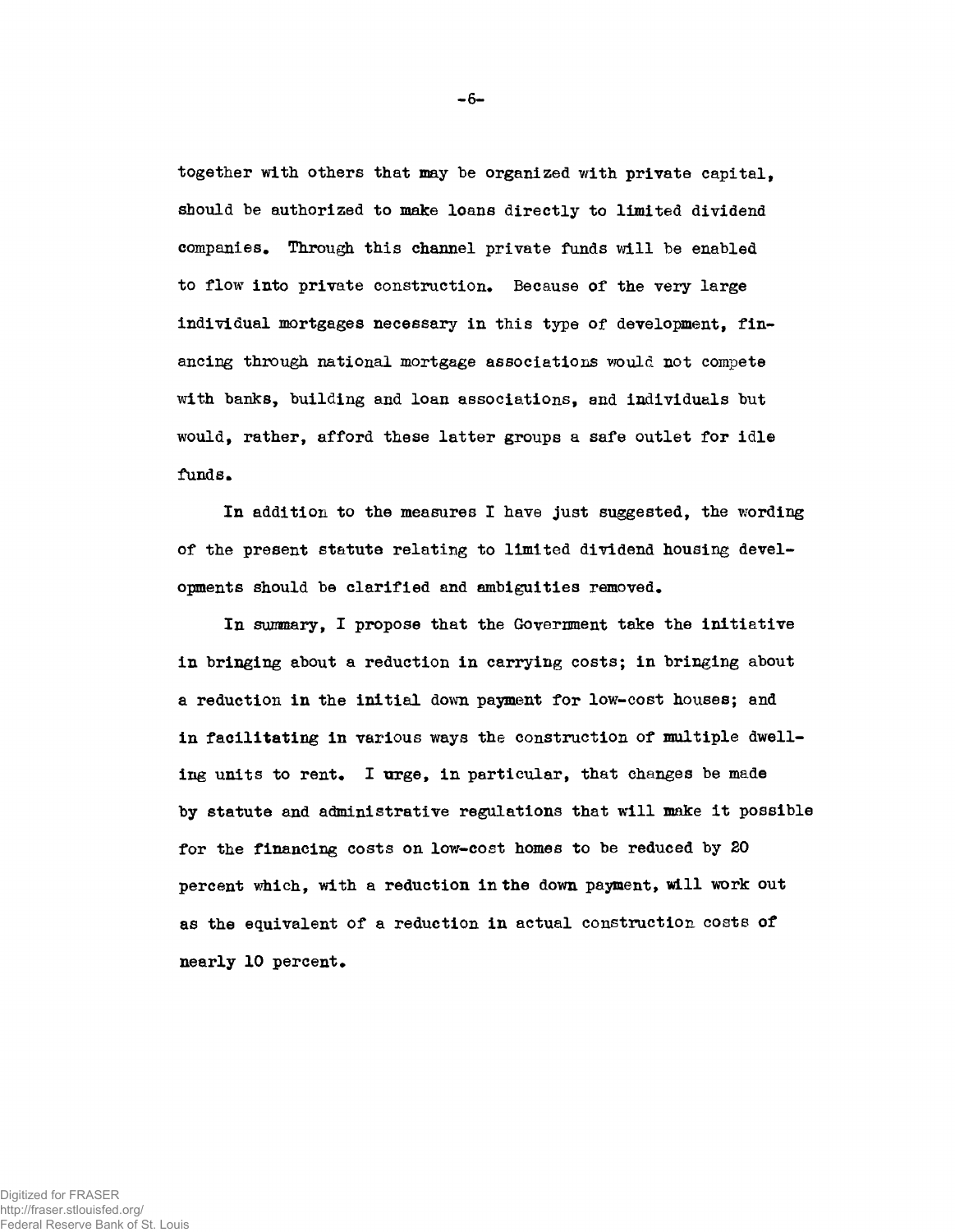I expect, and I know I speak for the whole comaunity, that all the other factors in the industry will, so far as possible, attempt to match this reduction. I earnestly invite their cooperation.

I most emphatically am not asking any group in the building industry to accept lower annual returns. I am calling for the cooperation of all groups for their mutual advantage. The profits of the building industry and the income of building labor have suffered because of low volume. For example, the average remuneration of building labor in 1936, according to the Department of Commerce, barely exceeded  $1,000$  a year. I am suggesting that all elements in the industry will profit by an increase in the volume of new building which can be obtained by a reduction in building costs.

 $R$ eduction in unit costs should lead not to a decrease but to an increase in the income of building labor. Reduction in the costs of building materials and equipment should add materially to the volume of business and the net profits of the steel, lumber, cement, plumbing and other industries that supply building materials and equipment. Reduction in the costs of financing should supply increased outlets for the idle funds of financial institutions.

I know that each group will be tempted to say to itself,  $^m$ My prices are a very small proportion of the total cost of a finished

-7-